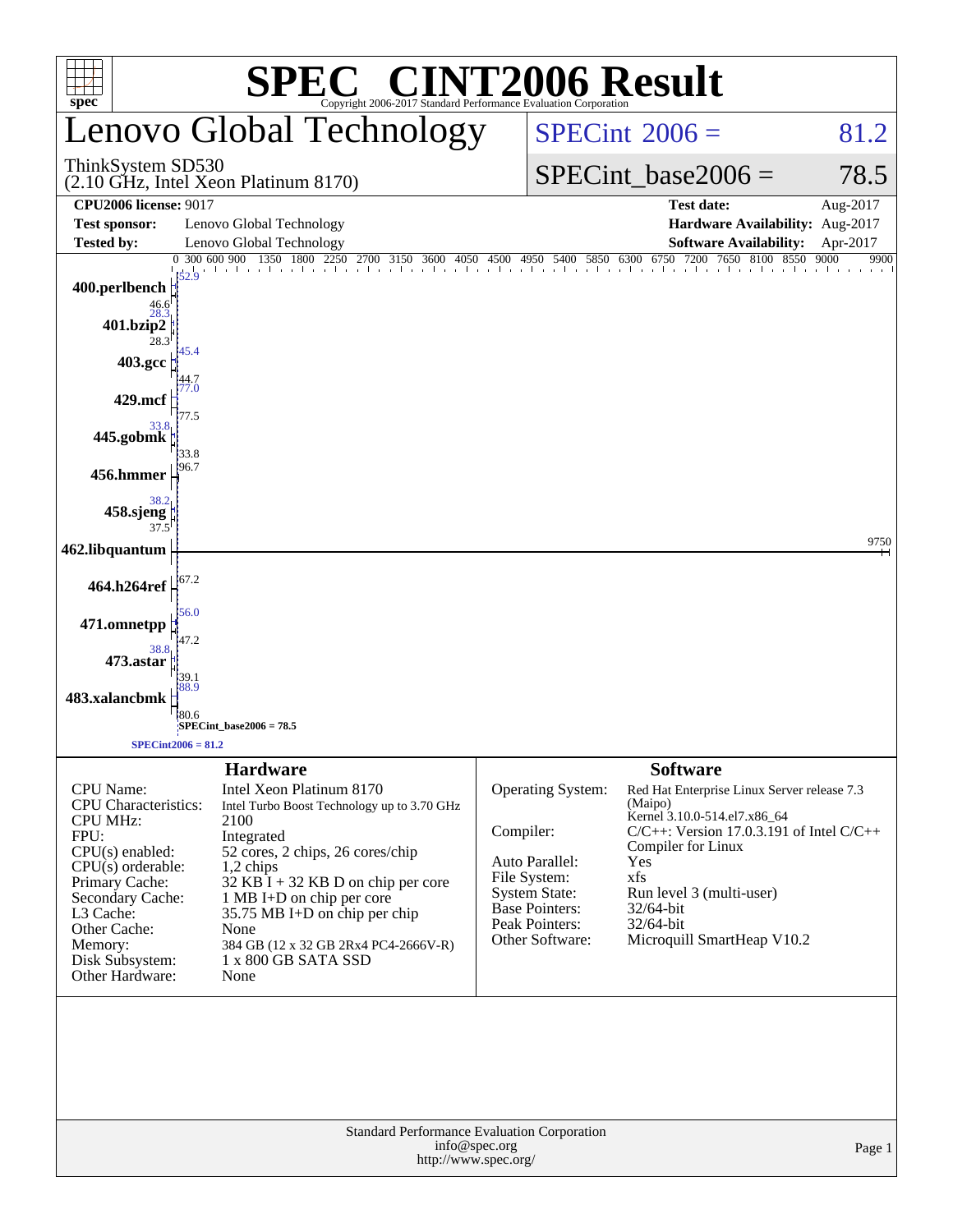

## enovo Global Technology

#### ThinkSystem SD530

(2.10 GHz, Intel Xeon Platinum 8170)

 $SPECint2006 = 81.2$  $SPECint2006 = 81.2$ 

### SPECint base2006 =  $78.5$

**[Test sponsor:](http://www.spec.org/auto/cpu2006/Docs/result-fields.html#Testsponsor)** Lenovo Global Technology **[Hardware Availability:](http://www.spec.org/auto/cpu2006/Docs/result-fields.html#HardwareAvailability)** Aug-2017

**[CPU2006 license:](http://www.spec.org/auto/cpu2006/Docs/result-fields.html#CPU2006license)** 9017 **[Test date:](http://www.spec.org/auto/cpu2006/Docs/result-fields.html#Testdate)** Aug-2017 **[Tested by:](http://www.spec.org/auto/cpu2006/Docs/result-fields.html#Testedby)** Lenovo Global Technology **[Software Availability:](http://www.spec.org/auto/cpu2006/Docs/result-fields.html#SoftwareAvailability)** Apr-2017

#### **[Results Table](http://www.spec.org/auto/cpu2006/Docs/result-fields.html#ResultsTable)**

|                                                                                                          | <b>Base</b>    |       |                |       |                |       | <b>Peak</b>    |              |                |              |                |              |
|----------------------------------------------------------------------------------------------------------|----------------|-------|----------------|-------|----------------|-------|----------------|--------------|----------------|--------------|----------------|--------------|
| <b>Benchmark</b>                                                                                         | <b>Seconds</b> | Ratio | <b>Seconds</b> | Ratio | <b>Seconds</b> | Ratio | <b>Seconds</b> | <b>Ratio</b> | <b>Seconds</b> | <b>Ratio</b> | <b>Seconds</b> | <b>Ratio</b> |
| 400.perlbench                                                                                            | 209            | 46.7  | 210            | 46.6  | 209            | 46.6  | 185            | <u>52.9</u>  | 184            | 53.0         | 185            | 52.8         |
| 401.bzip2                                                                                                | 341            | 28.3  | 342            | 28.2  | 340            | 28.4  | 341            | 28.3         | 341            | 28.3         | 341            | 28.3         |
| $403.\text{gcc}$                                                                                         | 180            | 44.7  | 180            | 44.7  | 180            | 44.7  | 177            | 45.5         | 177            | 45.4         | 177            | 45.4         |
| $429$ .mcf                                                                                               | 119            | 76.8  | 117            | 78.1  | 118            | 77.5  | 118            | 77.0         | 118            | 77.4         | 119            | 76.5         |
| $445$ .gobmk                                                                                             | 311            | 33.8  | 311            | 33.7  | 311            | 33.8  | 311            | 33.8         | 311            | 33.8         | 311            | 33.8         |
| 456.hmmer                                                                                                | 96.8           | 96.4  | 96.5           | 96.7  | 96.3           | 96.9  | 96.8           | 96.4         | 96.5           | 96.7         | 96.3           | 96.9         |
| $458$ .sjeng                                                                                             | 323            | 37.5  | 323            | 37.5  | 323            | 37.5  | 317            | 38.2         | 317            | 38.2         | 317            | 38.2         |
| 462.libquantum                                                                                           | 2.10           | 9850  | 2.12           | 9750  | 2.13           | 9750  | 2.10           | 9850         | 2.12           | 9750         | 2.13           | 9750         |
| 464.h264ref                                                                                              | 326            | 67.9  | 329            | 67.2  | 330            | 67.1  | 326            | 67.9         | 329            | 67.2         | 330            | 67.1         |
| 471.omnetpp                                                                                              | 133            | 47.1  | 132            | 47.2  | 132            | 47.2  | 112            | 56.0         | 113            | 55.5         | 111            | 56.2         |
| $473.$ astar                                                                                             | 180            | 39.1  | 180            | 38.9  | <b>180</b>     | 39.1  | 181            | 38.7         | 181            | 38.8         | 181            | <b>38.8</b>  |
| 483.xalancbmk                                                                                            | 86.4           | 79.8  | 85.6           | 80.6  | 85.5           | 80.7  | 77.8           | 88.6         | 77.4           | 89.2         | 77.6           | 88.9         |
| Results appear in the order in which they were run. Bold underlined text indicates a median measurement. |                |       |                |       |                |       |                |              |                |              |                |              |

#### **[Submit Notes](http://www.spec.org/auto/cpu2006/Docs/result-fields.html#SubmitNotes)**

The config file option 'submit' was used.

### **[Operating System Notes](http://www.spec.org/auto/cpu2006/Docs/result-fields.html#OperatingSystemNotes)**

Stack size set to unlimited using "ulimit -s unlimited"

### **[Platform Notes](http://www.spec.org/auto/cpu2006/Docs/result-fields.html#PlatformNotes)**

BIOS Configuration: Choose Operating Mode set to Maximum Performance LLC dead line alloc set to Disable Hyper-Threading set to Disable Sysinfo program /home/cpu2006-1.2-ic17.0u3/config/sysinfo.rev6993 Revision 6993 of 2015-11-06 (b5e8d4b4eb51ed28d7f98696cbe290c1) running on Stark-node-02 Fri Aug 4 19:25:36 2017

 This section contains SUT (System Under Test) info as seen by some common utilities. To remove or add to this section, see: <http://www.spec.org/cpu2006/Docs/config.html#sysinfo>

 From /proc/cpuinfo model name : Intel(R) Xeon(R) Platinum 8170 CPU @ 2.10GHz 2 "physical id"s (chips) 52 "processors" cores, siblings (Caution: counting these is hw and system dependent. The following excerpts from /proc/cpuinfo might not be reliable. Use with caution.)

Continued on next page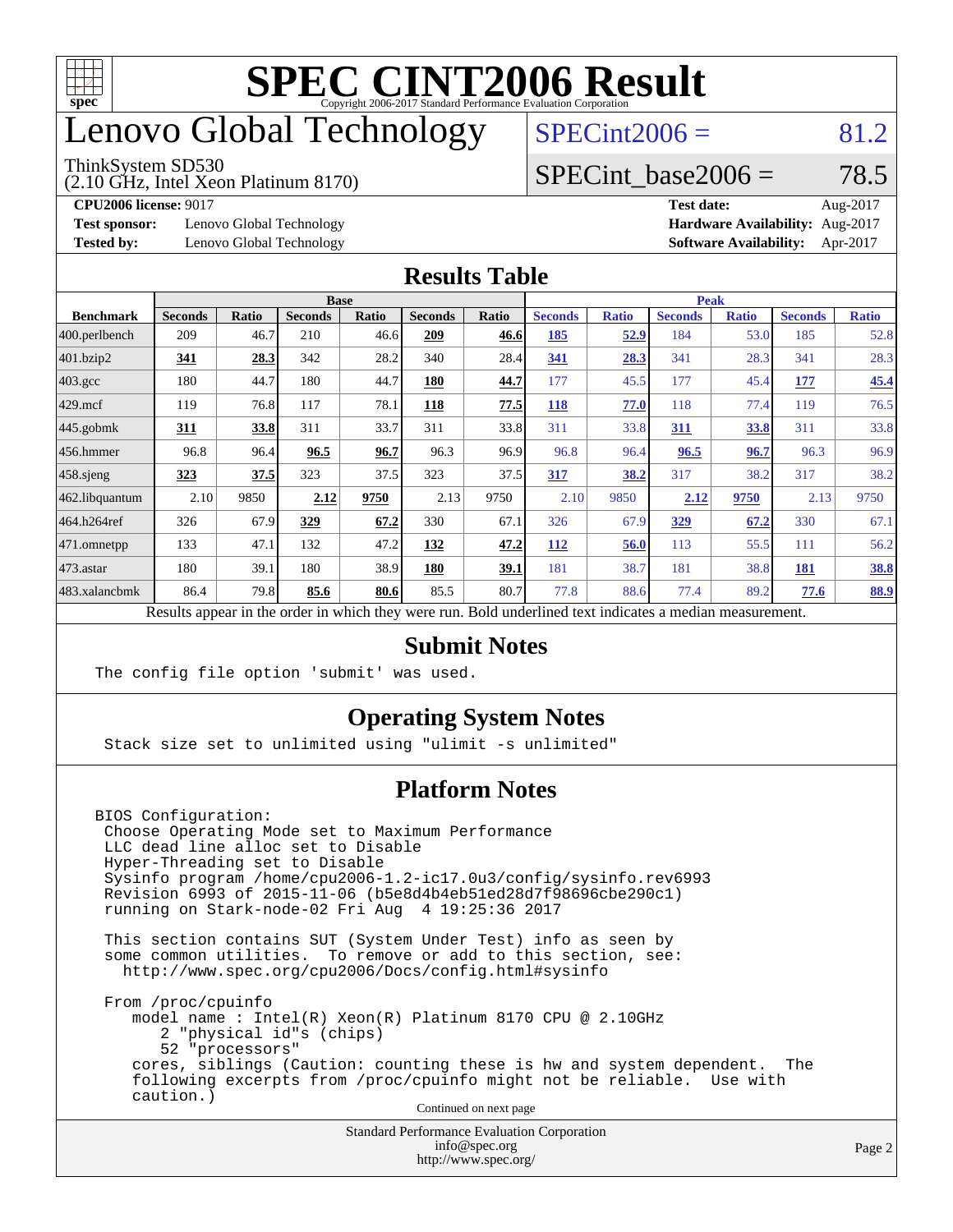

## enovo Global Technology

ThinkSystem SD530

 $SPECint2006 = 81.2$  $SPECint2006 = 81.2$ 

(2.10 GHz, Intel Xeon Platinum 8170)

SPECint base2006 =  $78.5$ 

**[Test sponsor:](http://www.spec.org/auto/cpu2006/Docs/result-fields.html#Testsponsor)** Lenovo Global Technology **[Hardware Availability:](http://www.spec.org/auto/cpu2006/Docs/result-fields.html#HardwareAvailability)** Aug-2017 **[Tested by:](http://www.spec.org/auto/cpu2006/Docs/result-fields.html#Testedby)** Lenovo Global Technology **[Software Availability:](http://www.spec.org/auto/cpu2006/Docs/result-fields.html#SoftwareAvailability)** Apr-2017

**[CPU2006 license:](http://www.spec.org/auto/cpu2006/Docs/result-fields.html#CPU2006license)** 9017 **[Test date:](http://www.spec.org/auto/cpu2006/Docs/result-fields.html#Testdate)** Aug-2017

#### **[Platform Notes \(Continued\)](http://www.spec.org/auto/cpu2006/Docs/result-fields.html#PlatformNotes)**

Standard Performance Evaluation Corporation [info@spec.org](mailto:info@spec.org) <http://www.spec.org/> Page 3 cpu cores : 26 siblings : 26 physical 0: cores 0 1 2 3 4 5 6 8 9 10 11 12 13 16 17 18 19 20 21 22 24 25 26 27 28 29 physical 1: cores 0 1 2 3 4 5 6 8 9 10 11 12 13 16 17 18 19 20 21 22 24 25 26 27 28 29 cache size : 36608 KB From /proc/meminfo MemTotal: 395751076 kB<br>HugePages Total: 0 HugePages\_Total: 0 Hugepagesize: 2048 kB From /etc/\*release\* /etc/\*version\* os-release: NAME="Red Hat Enterprise Linux Server" VERSION="7.3 (Maipo)" ID="rhel" ID\_LIKE="fedora" VERSION\_ID="7.3" PRETTY\_NAME="Red Hat Enterprise Linux Server 7.3 (Maipo)" ANSI\_COLOR="0;31" CPE\_NAME="cpe:/o:redhat:enterprise\_linux:7.3:GA:server" redhat-release: Red Hat Enterprise Linux Server release 7.3 (Maipo) system-release: Red Hat Enterprise Linux Server release 7.3 (Maipo) system-release-cpe: cpe:/o:redhat:enterprise\_linux:7.3:ga:server uname -a: Linux Stark-node-02 3.10.0-514.el7.x86\_64 #1 SMP Wed Oct 19 11:24:13 EDT 2016 x86\_64 x86\_64 x86\_64 GNU/Linux run-level 3 Aug 4 19:25 SPEC is set to: /home/cpu2006-1.2-ic17.0u3 Filesystem Type Size Used Avail Use% Mounted on /dev/sda4 xfs 688G 27G 662G 4% /home Additional information from dmidecode: Warning: Use caution when you interpret this section. The 'dmidecode' program reads system data which is "intended to allow hardware to be accurately determined", but the intent may not be met, as there are frequent changes to hardware, firmware, and the "DMTF SMBIOS" standard. BIOS Lenovo -[TEE113D-1.00]- 05/19/2017 Memory: 4x NO DIMM NO DIMM 12x Samsung M393A4K40BB2-CTD 32 GB 2 rank 2666 MHz (End of data from sysinfo program)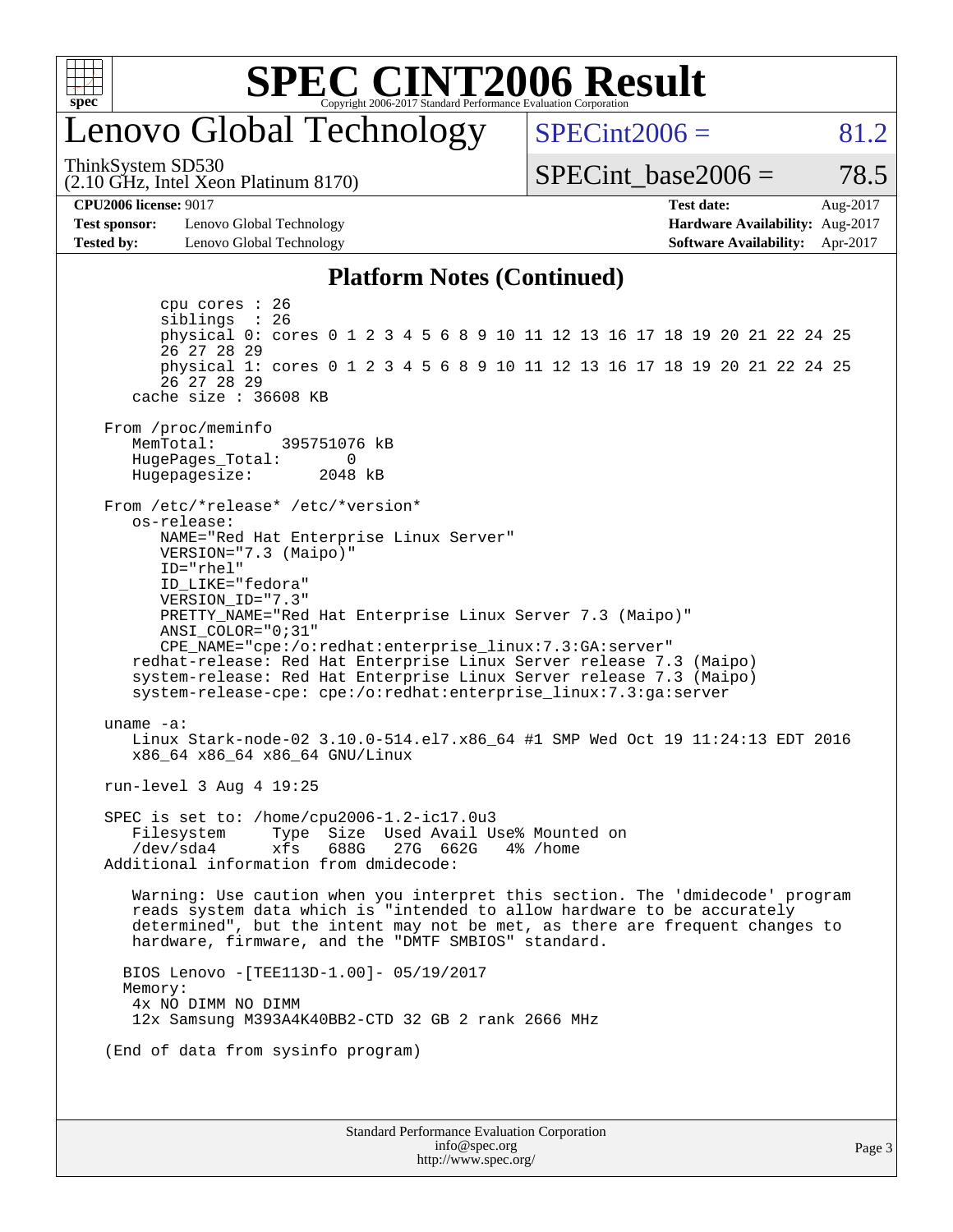

# enovo Global Technology

 $SPECint2006 = 81.2$  $SPECint2006 = 81.2$ 

(2.10 GHz, Intel Xeon Platinum 8170) ThinkSystem SD530

SPECint base2006 =  $78.5$ 

**[Test sponsor:](http://www.spec.org/auto/cpu2006/Docs/result-fields.html#Testsponsor)** Lenovo Global Technology **[Hardware Availability:](http://www.spec.org/auto/cpu2006/Docs/result-fields.html#HardwareAvailability)** Aug-2017 **[Tested by:](http://www.spec.org/auto/cpu2006/Docs/result-fields.html#Testedby)** Lenovo Global Technology **[Software Availability:](http://www.spec.org/auto/cpu2006/Docs/result-fields.html#SoftwareAvailability)** Apr-2017

**[CPU2006 license:](http://www.spec.org/auto/cpu2006/Docs/result-fields.html#CPU2006license)** 9017 **[Test date:](http://www.spec.org/auto/cpu2006/Docs/result-fields.html#Testdate)** Aug-2017

#### **[General Notes](http://www.spec.org/auto/cpu2006/Docs/result-fields.html#GeneralNotes)**

Environment variables set by runspec before the start of the run: KMP AFFINITY = "granularity=fine, compact,  $0,3$ " LD\_LIBRARY\_PATH = "/home/cpu2006-1.2-ic17.0u3/lib/ia32:/home/cpu2006-1.2-ic17.0u3/lib/intel64:/home/cpu2006-1.2-ic17.0u3/sh10.2" OMP\_NUM\_THREADS = "52"

 Binaries compiled on a system with 1x Intel Core i7-4790 CPU + 32GB RAM memory using Redhat Enterprise Linux 7.2 Transparent Huge Pages enabled by default. Filesystem page cache cleared with: shell invocation of 'sync; echo 3 > /proc/sys/vm/drop\_caches' prior to run

### **[Base Compiler Invocation](http://www.spec.org/auto/cpu2006/Docs/result-fields.html#BaseCompilerInvocation)**

[C benchmarks](http://www.spec.org/auto/cpu2006/Docs/result-fields.html#Cbenchmarks): [icc -m64](http://www.spec.org/cpu2006/results/res2017q4/cpu2006-20170918-49693.flags.html#user_CCbase_intel_icc_64bit_bda6cc9af1fdbb0edc3795bac97ada53)

[C++ benchmarks:](http://www.spec.org/auto/cpu2006/Docs/result-fields.html#CXXbenchmarks) [icpc -m64](http://www.spec.org/cpu2006/results/res2017q4/cpu2006-20170918-49693.flags.html#user_CXXbase_intel_icpc_64bit_fc66a5337ce925472a5c54ad6a0de310)

### **[Base Portability Flags](http://www.spec.org/auto/cpu2006/Docs/result-fields.html#BasePortabilityFlags)**

 400.perlbench: [-DSPEC\\_CPU\\_LP64](http://www.spec.org/cpu2006/results/res2017q4/cpu2006-20170918-49693.flags.html#b400.perlbench_basePORTABILITY_DSPEC_CPU_LP64) [-DSPEC\\_CPU\\_LINUX\\_X64](http://www.spec.org/cpu2006/results/res2017q4/cpu2006-20170918-49693.flags.html#b400.perlbench_baseCPORTABILITY_DSPEC_CPU_LINUX_X64) 401.bzip2: [-DSPEC\\_CPU\\_LP64](http://www.spec.org/cpu2006/results/res2017q4/cpu2006-20170918-49693.flags.html#suite_basePORTABILITY401_bzip2_DSPEC_CPU_LP64) 403.gcc: [-DSPEC\\_CPU\\_LP64](http://www.spec.org/cpu2006/results/res2017q4/cpu2006-20170918-49693.flags.html#suite_basePORTABILITY403_gcc_DSPEC_CPU_LP64) 429.mcf: [-DSPEC\\_CPU\\_LP64](http://www.spec.org/cpu2006/results/res2017q4/cpu2006-20170918-49693.flags.html#suite_basePORTABILITY429_mcf_DSPEC_CPU_LP64) 445.gobmk: [-DSPEC\\_CPU\\_LP64](http://www.spec.org/cpu2006/results/res2017q4/cpu2006-20170918-49693.flags.html#suite_basePORTABILITY445_gobmk_DSPEC_CPU_LP64) 456.hmmer: [-DSPEC\\_CPU\\_LP64](http://www.spec.org/cpu2006/results/res2017q4/cpu2006-20170918-49693.flags.html#suite_basePORTABILITY456_hmmer_DSPEC_CPU_LP64) 458.sjeng: [-DSPEC\\_CPU\\_LP64](http://www.spec.org/cpu2006/results/res2017q4/cpu2006-20170918-49693.flags.html#suite_basePORTABILITY458_sjeng_DSPEC_CPU_LP64) 462.libquantum: [-DSPEC\\_CPU\\_LP64](http://www.spec.org/cpu2006/results/res2017q4/cpu2006-20170918-49693.flags.html#suite_basePORTABILITY462_libquantum_DSPEC_CPU_LP64) [-DSPEC\\_CPU\\_LINUX](http://www.spec.org/cpu2006/results/res2017q4/cpu2006-20170918-49693.flags.html#b462.libquantum_baseCPORTABILITY_DSPEC_CPU_LINUX) 464.h264ref: [-DSPEC\\_CPU\\_LP64](http://www.spec.org/cpu2006/results/res2017q4/cpu2006-20170918-49693.flags.html#suite_basePORTABILITY464_h264ref_DSPEC_CPU_LP64) 471.omnetpp: [-DSPEC\\_CPU\\_LP64](http://www.spec.org/cpu2006/results/res2017q4/cpu2006-20170918-49693.flags.html#suite_basePORTABILITY471_omnetpp_DSPEC_CPU_LP64) 473.astar: [-DSPEC\\_CPU\\_LP64](http://www.spec.org/cpu2006/results/res2017q4/cpu2006-20170918-49693.flags.html#suite_basePORTABILITY473_astar_DSPEC_CPU_LP64) 483.xalancbmk: [-DSPEC\\_CPU\\_LP64](http://www.spec.org/cpu2006/results/res2017q4/cpu2006-20170918-49693.flags.html#suite_basePORTABILITY483_xalancbmk_DSPEC_CPU_LP64) [-DSPEC\\_CPU\\_LINUX](http://www.spec.org/cpu2006/results/res2017q4/cpu2006-20170918-49693.flags.html#b483.xalancbmk_baseCXXPORTABILITY_DSPEC_CPU_LINUX)

### **[Base Optimization Flags](http://www.spec.org/auto/cpu2006/Docs/result-fields.html#BaseOptimizationFlags)**

[C benchmarks](http://www.spec.org/auto/cpu2006/Docs/result-fields.html#Cbenchmarks):

[-xCORE-AVX2](http://www.spec.org/cpu2006/results/res2017q4/cpu2006-20170918-49693.flags.html#user_CCbase_f-xCORE-AVX2) [-ipo](http://www.spec.org/cpu2006/results/res2017q4/cpu2006-20170918-49693.flags.html#user_CCbase_f-ipo) [-O3](http://www.spec.org/cpu2006/results/res2017q4/cpu2006-20170918-49693.flags.html#user_CCbase_f-O3) [-no-prec-div](http://www.spec.org/cpu2006/results/res2017q4/cpu2006-20170918-49693.flags.html#user_CCbase_f-no-prec-div) [-parallel](http://www.spec.org/cpu2006/results/res2017q4/cpu2006-20170918-49693.flags.html#user_CCbase_f-parallel) [-qopt-prefetch](http://www.spec.org/cpu2006/results/res2017q4/cpu2006-20170918-49693.flags.html#user_CCbase_f-qopt-prefetch) [-auto-p32](http://www.spec.org/cpu2006/results/res2017q4/cpu2006-20170918-49693.flags.html#user_CCbase_f-auto-p32)

[C++ benchmarks:](http://www.spec.org/auto/cpu2006/Docs/result-fields.html#CXXbenchmarks)

[-xCORE-AVX2](http://www.spec.org/cpu2006/results/res2017q4/cpu2006-20170918-49693.flags.html#user_CXXbase_f-xCORE-AVX2) [-ipo](http://www.spec.org/cpu2006/results/res2017q4/cpu2006-20170918-49693.flags.html#user_CXXbase_f-ipo) [-O3](http://www.spec.org/cpu2006/results/res2017q4/cpu2006-20170918-49693.flags.html#user_CXXbase_f-O3) [-no-prec-div](http://www.spec.org/cpu2006/results/res2017q4/cpu2006-20170918-49693.flags.html#user_CXXbase_f-no-prec-div) [-qopt-prefetch](http://www.spec.org/cpu2006/results/res2017q4/cpu2006-20170918-49693.flags.html#user_CXXbase_f-qopt-prefetch) [-auto-p32](http://www.spec.org/cpu2006/results/res2017q4/cpu2006-20170918-49693.flags.html#user_CXXbase_f-auto-p32) [-Wl,-z,muldefs](http://www.spec.org/cpu2006/results/res2017q4/cpu2006-20170918-49693.flags.html#user_CXXbase_link_force_multiple1_74079c344b956b9658436fd1b6dd3a8a) [-L/sh10.2 -lsmartheap64](http://www.spec.org/cpu2006/results/res2017q4/cpu2006-20170918-49693.flags.html#user_CXXbase_SmartHeap64_63911d860fc08c15fa1d5bf319b9d8d5)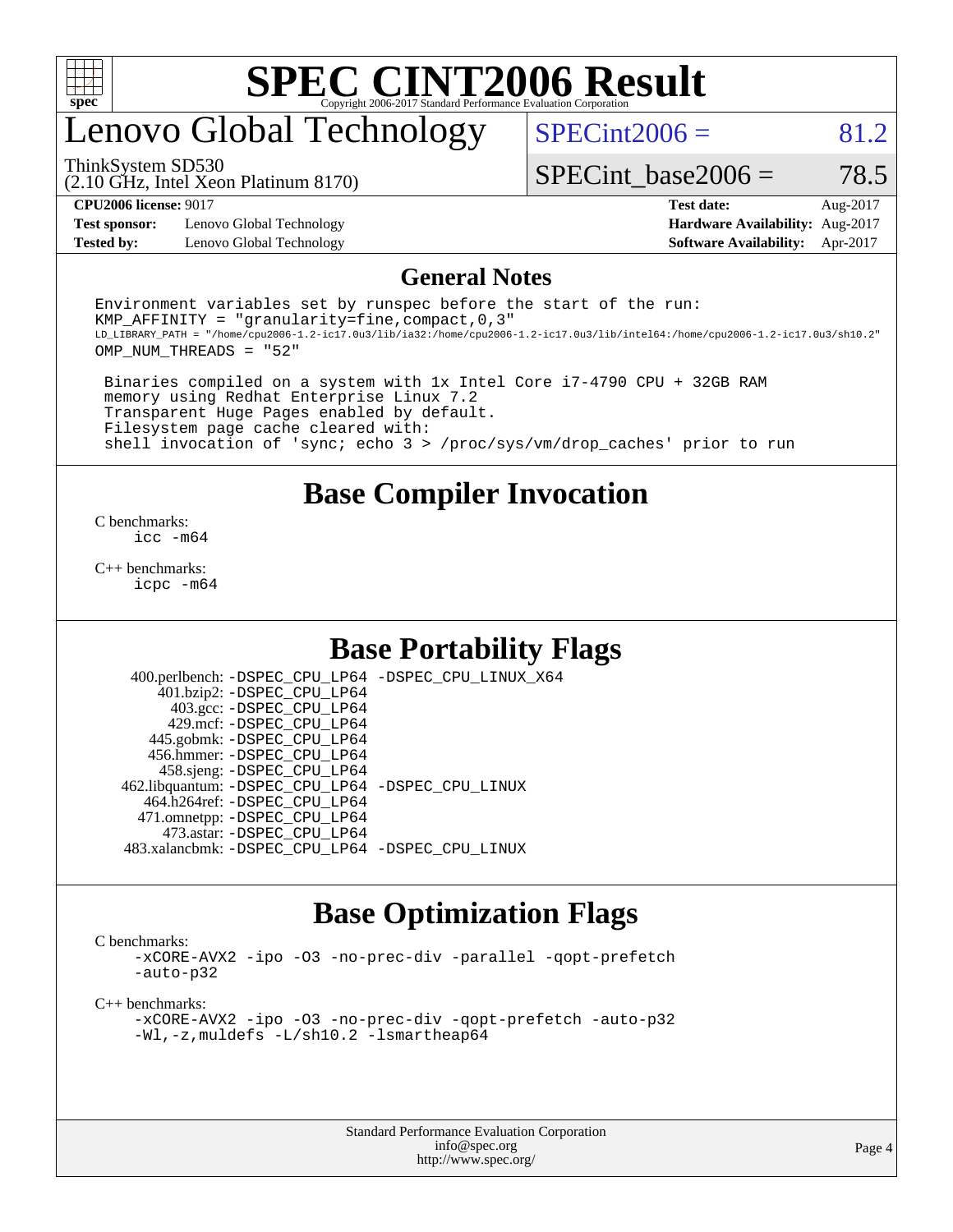

# enovo Global Technology

ThinkSystem SD530

 $SPECint2006 = 81.2$  $SPECint2006 = 81.2$ 

(2.10 GHz, Intel Xeon Platinum 8170)

SPECint base2006 =  $78.5$ 

**[Test sponsor:](http://www.spec.org/auto/cpu2006/Docs/result-fields.html#Testsponsor)** Lenovo Global Technology **[Hardware Availability:](http://www.spec.org/auto/cpu2006/Docs/result-fields.html#HardwareAvailability)** Aug-2017 **[Tested by:](http://www.spec.org/auto/cpu2006/Docs/result-fields.html#Testedby)** Lenovo Global Technology **[Software Availability:](http://www.spec.org/auto/cpu2006/Docs/result-fields.html#SoftwareAvailability)** Apr-2017

**[CPU2006 license:](http://www.spec.org/auto/cpu2006/Docs/result-fields.html#CPU2006license)** 9017 **[Test date:](http://www.spec.org/auto/cpu2006/Docs/result-fields.html#Testdate)** Aug-2017

### **[Base Other Flags](http://www.spec.org/auto/cpu2006/Docs/result-fields.html#BaseOtherFlags)**

[C benchmarks](http://www.spec.org/auto/cpu2006/Docs/result-fields.html#Cbenchmarks):

403.gcc: [-Dalloca=\\_alloca](http://www.spec.org/cpu2006/results/res2017q4/cpu2006-20170918-49693.flags.html#b403.gcc_baseEXTRA_CFLAGS_Dalloca_be3056838c12de2578596ca5467af7f3)

### **[Peak Compiler Invocation](http://www.spec.org/auto/cpu2006/Docs/result-fields.html#PeakCompilerInvocation)**

[C benchmarks \(except as noted below\)](http://www.spec.org/auto/cpu2006/Docs/result-fields.html#Cbenchmarksexceptasnotedbelow):

[icc -m64](http://www.spec.org/cpu2006/results/res2017q4/cpu2006-20170918-49693.flags.html#user_CCpeak_intel_icc_64bit_bda6cc9af1fdbb0edc3795bac97ada53)

400.perlbench: [icc -m32 -L/opt/intel/compilers\\_and\\_libraries\\_2017/linux/lib/ia32](http://www.spec.org/cpu2006/results/res2017q4/cpu2006-20170918-49693.flags.html#user_peakCCLD400_perlbench_intel_icc_c29f3ff5a7ed067b11e4ec10a03f03ae)

445.gobmk: [icc -m32 -L/opt/intel/compilers\\_and\\_libraries\\_2017/linux/lib/ia32](http://www.spec.org/cpu2006/results/res2017q4/cpu2006-20170918-49693.flags.html#user_peakCCLD445_gobmk_intel_icc_c29f3ff5a7ed067b11e4ec10a03f03ae)

[C++ benchmarks \(except as noted below\):](http://www.spec.org/auto/cpu2006/Docs/result-fields.html#CXXbenchmarksexceptasnotedbelow)

[icc -m32 -L/opt/intel/compilers\\_and\\_libraries\\_2017/linux/lib/ia32](http://www.spec.org/cpu2006/results/res2017q4/cpu2006-20170918-49693.flags.html#user_CXXpeak_intel_icc_c29f3ff5a7ed067b11e4ec10a03f03ae)

473.astar: [icpc -m64](http://www.spec.org/cpu2006/results/res2017q4/cpu2006-20170918-49693.flags.html#user_peakCXXLD473_astar_intel_icpc_64bit_fc66a5337ce925472a5c54ad6a0de310)

### **[Peak Portability Flags](http://www.spec.org/auto/cpu2006/Docs/result-fields.html#PeakPortabilityFlags)**

 400.perlbench: [-D\\_FILE\\_OFFSET\\_BITS=64](http://www.spec.org/cpu2006/results/res2017q4/cpu2006-20170918-49693.flags.html#user_peakPORTABILITY400_perlbench_file_offset_bits_64_438cf9856305ebd76870a2c6dc2689ab) [-DSPEC\\_CPU\\_LINUX\\_IA32](http://www.spec.org/cpu2006/results/res2017q4/cpu2006-20170918-49693.flags.html#b400.perlbench_peakCPORTABILITY_DSPEC_CPU_LINUX_IA32) 401.bzip2: [-DSPEC\\_CPU\\_LP64](http://www.spec.org/cpu2006/results/res2017q4/cpu2006-20170918-49693.flags.html#suite_peakPORTABILITY401_bzip2_DSPEC_CPU_LP64) 403.gcc: [-DSPEC\\_CPU\\_LP64](http://www.spec.org/cpu2006/results/res2017q4/cpu2006-20170918-49693.flags.html#suite_peakPORTABILITY403_gcc_DSPEC_CPU_LP64) 429.mcf: [-DSPEC\\_CPU\\_LP64](http://www.spec.org/cpu2006/results/res2017q4/cpu2006-20170918-49693.flags.html#suite_peakPORTABILITY429_mcf_DSPEC_CPU_LP64) 445.gobmk: [-D\\_FILE\\_OFFSET\\_BITS=64](http://www.spec.org/cpu2006/results/res2017q4/cpu2006-20170918-49693.flags.html#user_peakPORTABILITY445_gobmk_file_offset_bits_64_438cf9856305ebd76870a2c6dc2689ab) 456.hmmer: [-DSPEC\\_CPU\\_LP64](http://www.spec.org/cpu2006/results/res2017q4/cpu2006-20170918-49693.flags.html#suite_peakPORTABILITY456_hmmer_DSPEC_CPU_LP64) 458.sjeng: [-DSPEC\\_CPU\\_LP64](http://www.spec.org/cpu2006/results/res2017q4/cpu2006-20170918-49693.flags.html#suite_peakPORTABILITY458_sjeng_DSPEC_CPU_LP64) 462.libquantum: [-DSPEC\\_CPU\\_LP64](http://www.spec.org/cpu2006/results/res2017q4/cpu2006-20170918-49693.flags.html#suite_peakPORTABILITY462_libquantum_DSPEC_CPU_LP64) [-DSPEC\\_CPU\\_LINUX](http://www.spec.org/cpu2006/results/res2017q4/cpu2006-20170918-49693.flags.html#b462.libquantum_peakCPORTABILITY_DSPEC_CPU_LINUX) 464.h264ref: [-DSPEC\\_CPU\\_LP64](http://www.spec.org/cpu2006/results/res2017q4/cpu2006-20170918-49693.flags.html#suite_peakPORTABILITY464_h264ref_DSPEC_CPU_LP64) 471.omnetpp: [-D\\_FILE\\_OFFSET\\_BITS=64](http://www.spec.org/cpu2006/results/res2017q4/cpu2006-20170918-49693.flags.html#user_peakPORTABILITY471_omnetpp_file_offset_bits_64_438cf9856305ebd76870a2c6dc2689ab) 473.astar: [-DSPEC\\_CPU\\_LP64](http://www.spec.org/cpu2006/results/res2017q4/cpu2006-20170918-49693.flags.html#suite_peakPORTABILITY473_astar_DSPEC_CPU_LP64) 483.xalancbmk: [-D\\_FILE\\_OFFSET\\_BITS=64](http://www.spec.org/cpu2006/results/res2017q4/cpu2006-20170918-49693.flags.html#user_peakPORTABILITY483_xalancbmk_file_offset_bits_64_438cf9856305ebd76870a2c6dc2689ab) [-DSPEC\\_CPU\\_LINUX](http://www.spec.org/cpu2006/results/res2017q4/cpu2006-20170918-49693.flags.html#b483.xalancbmk_peakCXXPORTABILITY_DSPEC_CPU_LINUX)

### **[Peak Optimization Flags](http://www.spec.org/auto/cpu2006/Docs/result-fields.html#PeakOptimizationFlags)**

[C benchmarks](http://www.spec.org/auto/cpu2006/Docs/result-fields.html#Cbenchmarks):

 400.perlbench: [-prof-gen](http://www.spec.org/cpu2006/results/res2017q4/cpu2006-20170918-49693.flags.html#user_peakPASS1_CFLAGSPASS1_LDCFLAGS400_perlbench_prof_gen_e43856698f6ca7b7e442dfd80e94a8fc)(pass 1) [-prof-use](http://www.spec.org/cpu2006/results/res2017q4/cpu2006-20170918-49693.flags.html#user_peakPASS2_CFLAGSPASS2_LDCFLAGS400_perlbench_prof_use_bccf7792157ff70d64e32fe3e1250b55)(pass 2) [-xCORE-AVX2](http://www.spec.org/cpu2006/results/res2017q4/cpu2006-20170918-49693.flags.html#user_peakPASS2_CFLAGSPASS2_LDCFLAGS400_perlbench_f-xCORE-AVX2)(pass 2) [-par-num-threads=1](http://www.spec.org/cpu2006/results/res2017q4/cpu2006-20170918-49693.flags.html#user_peakPASS1_CFLAGSPASS1_LDCFLAGS400_perlbench_par_num_threads_786a6ff141b4e9e90432e998842df6c2)(pass 1) [-ipo](http://www.spec.org/cpu2006/results/res2017q4/cpu2006-20170918-49693.flags.html#user_peakPASS2_CFLAGSPASS2_LDCFLAGS400_perlbench_f-ipo)(pass 2) [-O3](http://www.spec.org/cpu2006/results/res2017q4/cpu2006-20170918-49693.flags.html#user_peakPASS2_CFLAGSPASS2_LDCFLAGS400_perlbench_f-O3)(pass 2) [-no-prec-div](http://www.spec.org/cpu2006/results/res2017q4/cpu2006-20170918-49693.flags.html#user_peakPASS2_CFLAGSPASS2_LDCFLAGS400_perlbench_f-no-prec-div)(pass 2) [-qopt-prefetch](http://www.spec.org/cpu2006/results/res2017q4/cpu2006-20170918-49693.flags.html#user_peakCOPTIMIZE400_perlbench_f-qopt-prefetch)

 401.bzip2: [-prof-gen](http://www.spec.org/cpu2006/results/res2017q4/cpu2006-20170918-49693.flags.html#user_peakPASS1_CFLAGSPASS1_LDCFLAGS401_bzip2_prof_gen_e43856698f6ca7b7e442dfd80e94a8fc)(pass 1) [-prof-use](http://www.spec.org/cpu2006/results/res2017q4/cpu2006-20170918-49693.flags.html#user_peakPASS2_CFLAGSPASS2_LDCFLAGS401_bzip2_prof_use_bccf7792157ff70d64e32fe3e1250b55)(pass 2) [-xCORE-AVX2](http://www.spec.org/cpu2006/results/res2017q4/cpu2006-20170918-49693.flags.html#user_peakPASS2_CFLAGSPASS2_LDCFLAGS401_bzip2_f-xCORE-AVX2)(pass 2)  $-par-num-threads=1(pass 1) -ipo(pass 2) -O3(pass 2)$  $-par-num-threads=1(pass 1) -ipo(pass 2) -O3(pass 2)$  $-par-num-threads=1(pass 1) -ipo(pass 2) -O3(pass 2)$  $-par-num-threads=1(pass 1) -ipo(pass 2) -O3(pass 2)$  $-par-num-threads=1(pass 1) -ipo(pass 2) -O3(pass 2)$  $-par-num-threads=1(pass 1) -ipo(pass 2) -O3(pass 2)$ [-no-prec-div](http://www.spec.org/cpu2006/results/res2017q4/cpu2006-20170918-49693.flags.html#user_peakCOPTIMIZEPASS2_CFLAGSPASS2_LDCFLAGS401_bzip2_f-no-prec-div) [-auto-ilp32](http://www.spec.org/cpu2006/results/res2017q4/cpu2006-20170918-49693.flags.html#user_peakCOPTIMIZE401_bzip2_f-auto-ilp32) [-qopt-prefetch](http://www.spec.org/cpu2006/results/res2017q4/cpu2006-20170918-49693.flags.html#user_peakCOPTIMIZE401_bzip2_f-qopt-prefetch)

Continued on next page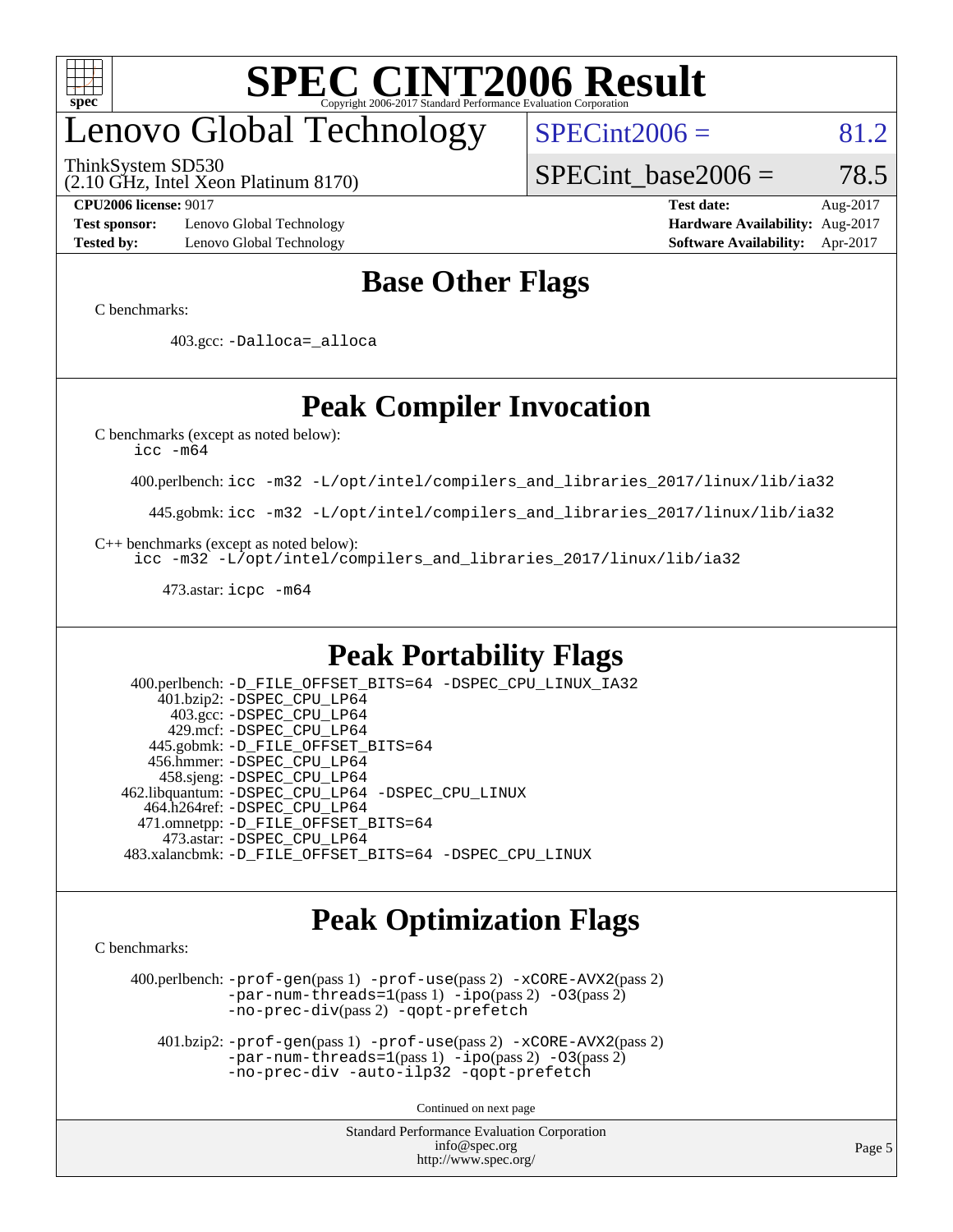

## enovo Global Technology

ThinkSystem SD530

 $SPECint2006 = 81.2$  $SPECint2006 = 81.2$ 

(2.10 GHz, Intel Xeon Platinum 8170)

 $SPECTnt\_base2006 = 78.5$ 

**[Test sponsor:](http://www.spec.org/auto/cpu2006/Docs/result-fields.html#Testsponsor)** Lenovo Global Technology **[Hardware Availability:](http://www.spec.org/auto/cpu2006/Docs/result-fields.html#HardwareAvailability)** Aug-2017 **[Tested by:](http://www.spec.org/auto/cpu2006/Docs/result-fields.html#Testedby)** Lenovo Global Technology **[Software Availability:](http://www.spec.org/auto/cpu2006/Docs/result-fields.html#SoftwareAvailability)** Apr-2017

**[CPU2006 license:](http://www.spec.org/auto/cpu2006/Docs/result-fields.html#CPU2006license)** 9017 **[Test date:](http://www.spec.org/auto/cpu2006/Docs/result-fields.html#Testdate)** Aug-2017

## **[Peak Optimization Flags \(Continued\)](http://www.spec.org/auto/cpu2006/Docs/result-fields.html#PeakOptimizationFlags)**

|                      | $403.\text{sec}: -x \text{CORE-AVX2}$ -ipo -03 -no-prec-div -inline-calloc<br>-gopt-malloc-options=3 -auto-ilp32                                                                                                              |
|----------------------|-------------------------------------------------------------------------------------------------------------------------------------------------------------------------------------------------------------------------------|
|                      | 429.mcf: -xCORE-AVX2 -ipo -03 -no-prec-div -parallel<br>-gopt-prefetch -auto-p32                                                                                                                                              |
|                      | 445.gobmk: -prof-gen(pass 1) -prof-use(pass 2) -xCORE-AVX2(pass 2)<br>$-par-num-threads=1(pass 1) -ipo(pass 2) -03(pass 2)$<br>$-no-prec-div(pass 2)$                                                                         |
|                      | $456.$ hmmer: basepeak = yes                                                                                                                                                                                                  |
|                      | 458.sjeng: -prof-gen(pass 1) -prof-use(pass 2) -xCORE-AVX2(pass 2)<br>$-par-num-threads=1(pass 1) -ipo(pass 2) -03(pass 2)$<br>-no-prec-div(pass 2) -unroll4                                                                  |
|                      | $462$ .libquantum: basepeak = yes                                                                                                                                                                                             |
|                      | $464.h264 \text{ref}$ : basepeak = yes                                                                                                                                                                                        |
| $C_{++}$ benchmarks: |                                                                                                                                                                                                                               |
|                      | 471.omnetpp: -prof-gen(pass 1) -prof-use(pass 2) -xCORE-AVX2(pass 2)<br>$-par-num-threads=1(pass 1) -ipo(pass 2) -03(pass 2)$<br>-no-prec-div(pass 2) -qopt-ra-region-strategy=block<br>-Wl,-z, muldefs -L/sh10.2 -lsmartheap |
|                      | 473.astar: -xCORE-AVX2 -ipo -03 -no-prec-div -qopt-prefetch<br>$-$ auto-p32 -Wl,-z, muldefs -L/sh10.2 -lsmartheap64                                                                                                           |
|                      | 483.xalancbmk: -xCORE-AVX2 -ipo -03 -no-prec-div -qopt-prefetch<br>$-Wl$ , $-z$ , muldefs $-L/\nabla L$ , 2 $-l$ smartheap                                                                                                    |

## **[Peak Other Flags](http://www.spec.org/auto/cpu2006/Docs/result-fields.html#PeakOtherFlags)**

[C benchmarks](http://www.spec.org/auto/cpu2006/Docs/result-fields.html#Cbenchmarks):

403.gcc: [-Dalloca=\\_alloca](http://www.spec.org/cpu2006/results/res2017q4/cpu2006-20170918-49693.flags.html#b403.gcc_peakEXTRA_CFLAGS_Dalloca_be3056838c12de2578596ca5467af7f3)

The flags files that were used to format this result can be browsed at <http://www.spec.org/cpu2006/flags/Intel-ic17.0-official-linux64-revF.html> <http://www.spec.org/cpu2006/flags/Lenovo-Platform-Flags-V1.2-SKL-C.20171004.html>

You can also download the XML flags sources by saving the following links:

<http://www.spec.org/cpu2006/flags/Intel-ic17.0-official-linux64-revF.xml> <http://www.spec.org/cpu2006/flags/Lenovo-Platform-Flags-V1.2-SKL-C.20171004.xml>